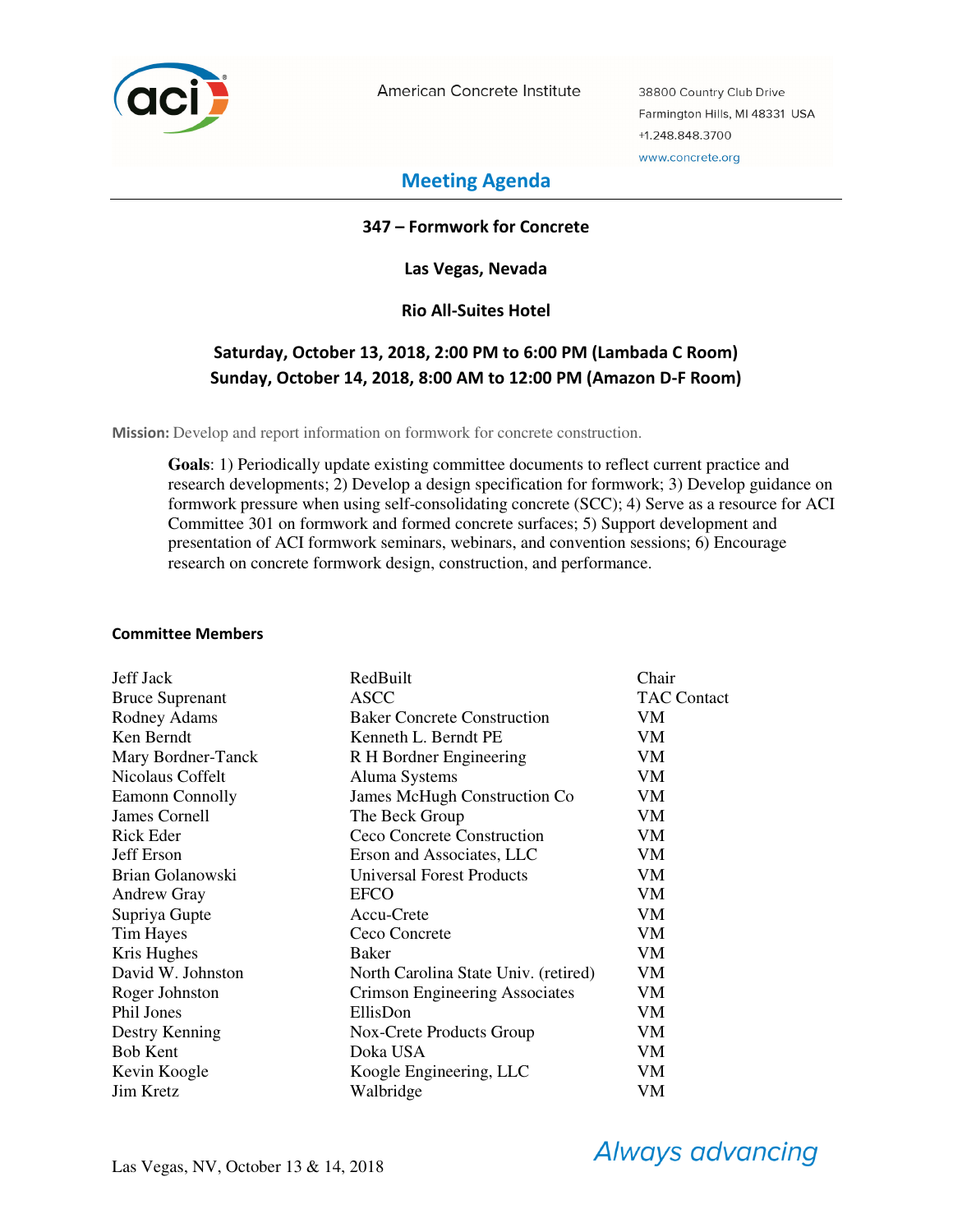#### 347 – FORMWORK FOR CONCRETE AGENDA

| H.S. Lew                              | <b>NIST</b>                                        | VM                       |
|---------------------------------------|----------------------------------------------------|--------------------------|
| <b>Bob McCracken</b>                  | <b>EFCO</b>                                        | VM                       |
| <b>Yvonne Nelson</b>                  | <b>Facchina Construction</b>                       | VM                       |
| Doug Peters                           | <b>Christman Constructors</b>                      | <b>VM</b>                |
| Eric Peterson                         | <b>Webcor Builders</b>                             | <b>VM</b>                |
| Steffen Pippig                        | <b>MEVA Formwork Systems</b>                       | ${\it VM}$               |
| Ken Pratt                             | <b>Swanson Group</b>                               | VM                       |
| <b>Brian Ruegge</b>                   | Dayton Superior                                    | VM                       |
| <b>Richard Ryon</b>                   | <b>RMD Kwikform</b>                                | VM                       |
| Douglas Schoonover                    | <b>Atlas Construction Supply</b>                   | VM                       |
| Aviad Shapira                         | Technion/Israel Institute of Tech.                 | VM                       |
| John Simpson                          | Simpson Engineering LLC                            | VM                       |
| Rolf Spahr                            | <b>MEVA Formwork Systems</b>                       | VM                       |
| Peri Stivaros                         | Feld Kaminetzky & Cohen-GEI                        | <b>VM</b>                |
| Daniel Toon                           | United Forming Inc                                 | ${\rm VM}$               |
| <b>Ralph Tulis</b>                    | <b>Structures Consulting</b>                       | VM                       |
| <b>Thomas West</b>                    | <b>Barton Malow</b>                                | VM                       |
| <b>Scott Winch</b>                    | <b>PERI Formwork Systems</b>                       | VM                       |
| Gardner P (Jum) Horst                 | Horst and Associates                               | <b>Consulting Member</b> |
| Valery Aladiev                        | <b>PERI Formwork Systems</b>                       | AM                       |
| Aali R Alizadeh                       | Giatec Scientific Inc                              | AM                       |
| Richard Amodeo                        | <b>AAI</b> Engineering                             | AM                       |
| Kim Basham                            | KB Engineering LLC                                 | AM                       |
| Francisco Bermudez                    | Arber & Associates Inc                             | AM                       |
| Andrew Bombassaro                     | Aluma Systems                                      | AM                       |
| Eswar Burra                           | Southern Pan                                       | AM                       |
| George Charitou                       | <b>EllisDon Construction</b>                       | AM                       |
| <b>Russ Collins</b>                   | <b>Gregory Construction Services</b>               | AM                       |
| Michael Core                          | <b>Swinerton Builders</b>                          | AM                       |
| Anthony DeCarlo                       | Tru Wall Concrete Inc                              | AM                       |
| Renato Detera                         | SISCO Ltd                                          | AM                       |
| Sean Dingley                          | Adb Engineering                                    | AM                       |
| Robert Elridge                        | Webcor                                             | AM                       |
| Martin Fradua                         | Feld Kominetzky & Cohen                            | AM                       |
| Christopher Garcia                    | Charles Pankow Builders, Ltd                       | AM                       |
| Noel Gardner                          | Univ. of Ottawa (retired)                          | AM                       |
| Francisco Gonzalez Perez              | <b>PERI Formwork Systems</b>                       | AM                       |
| Sam Greenberg                         |                                                    | AM                       |
|                                       | Dansco Engineering<br>Britsh Columbia Inst of Tech | AM                       |
| Rishi Gupta                           |                                                    |                          |
| Jonathan Hawkins<br>Michael Hernandez | <b>G&amp;C Concrete Construction</b>               | AM                       |
|                                       | <b>Baker Concrete Construction</b>                 | AM                       |
| Alan Herndon                          | <b>NCSU</b>                                        | AM                       |
| Mark Hirschi                          | Baldridge & Assoc.                                 | AM                       |
| <b>Matthew Hummel</b>                 | LendLease                                          | AM                       |
| Rocky Janney                          | Koogle Engineering                                 | AM                       |
| Kamal Khayat                          | Missouri Univ of Science & Tech.                   | AM                       |
| Markus Klooth                         | WebCor Builders                                    | AM                       |
| Antonio Limbardo                      | <b>Engineered Devices Corp</b>                     | AM                       |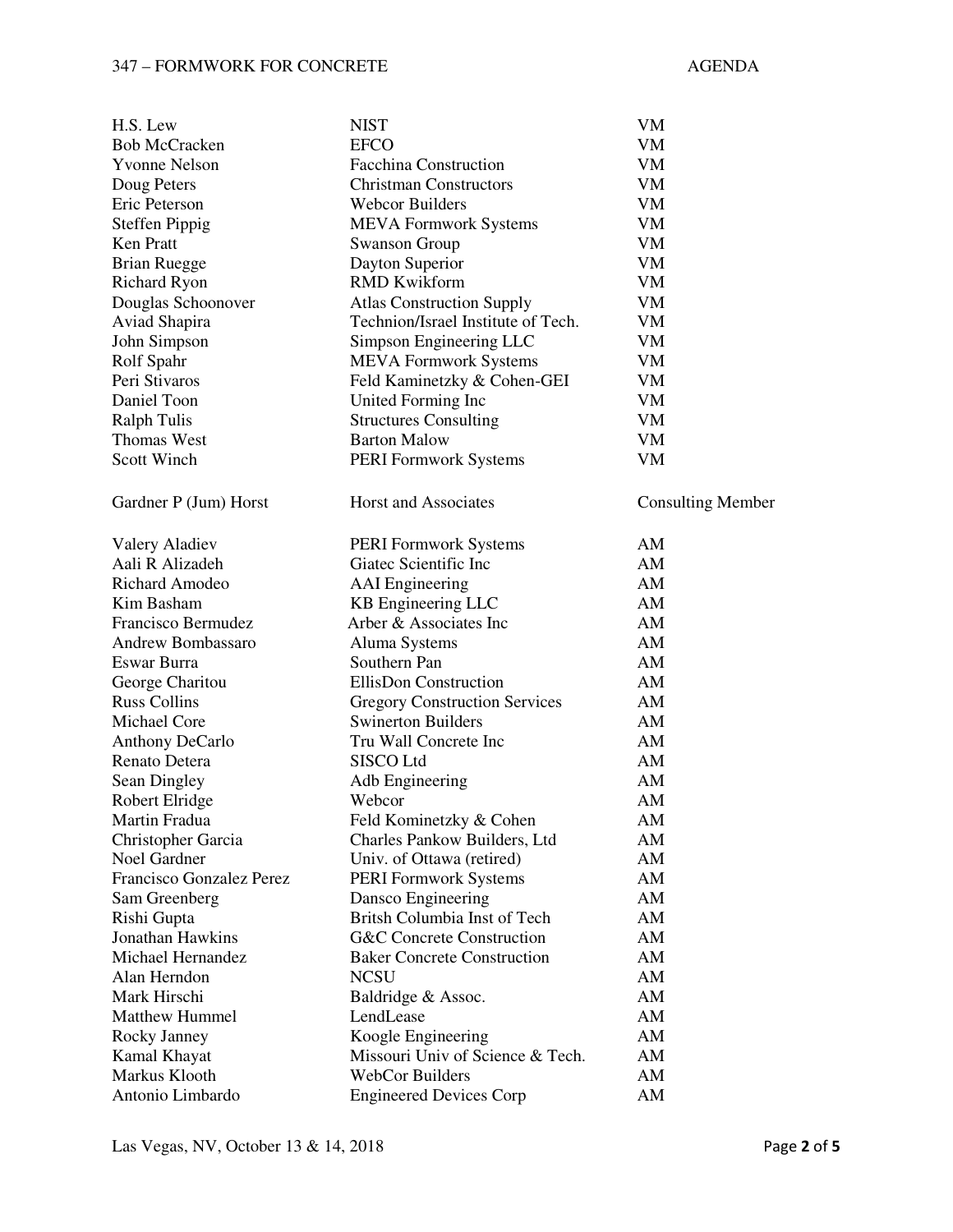#### 347 – FORMWORK FOR CONCRETE AGENDA

| Andrew Lloyd            | MEVA                               | AM |
|-------------------------|------------------------------------|----|
| Ward Malisch            | <b>ASCC</b>                        | AM |
| Daniel McAuliffe        | <b>Morley Construction</b>         | AM |
| <b>Richard McCarthy</b> | Swedish Cement & Concrete Res      | AM |
| George Morcous          | University of Nebraska-Lincoln     | AM |
| Ahmed Omran             | University of Sherbrooke           | AM |
| Robert Opie             |                                    | AM |
| <b>Andy Pearson</b>     | <b>EFCO</b>                        | AM |
| Michael Pedraza         | Harris Rebar                       | AM |
| <b>Bill Phillips</b>    | Parsons                            | AM |
| <b>Matthew Poisel</b>   | Atlas Engineering                  | AM |
| Robert Schulthorpe      |                                    | AM |
| <b>Gunter Sengel</b>    | <b>Ishebeck</b>                    | AM |
| <b>Bill Shebetka</b>    | <b>EFCO</b>                        | AM |
| Amerald Sinanungkalit   | Titan                              | AM |
| Todd Solar              | <b>Jobsite Supply</b>              | AM |
| Adrian Soto             | Aluma Systems                      | AM |
| Antal Szabo             | <b>AVS</b> Engineering             | AM |
| James Tkach             | <b>Morley Construction Company</b> | AM |
| Amy Trygestad           | <b>CRSI</b>                        | AM |
| Kavya Vallurupalli      | Univ Missouri Rolla                | AΜ |

#### **Saturday Afternoon Working Meeting (Lambada C Room)**

#### **1. Call to Order (2:00-2:15)**

- 1.1 Introduction of Members and Visitors
- 1.2 Attendee List, pass around and sign
- 1.3 Announcements

#### **2. Design Specification for Formwork (2:15-6:00)**

- 2.1 Review content submitted from working groups.
- 2.2 Prepare chapters 6-7 for web ballot.

## **3. Adjournment (6:00)**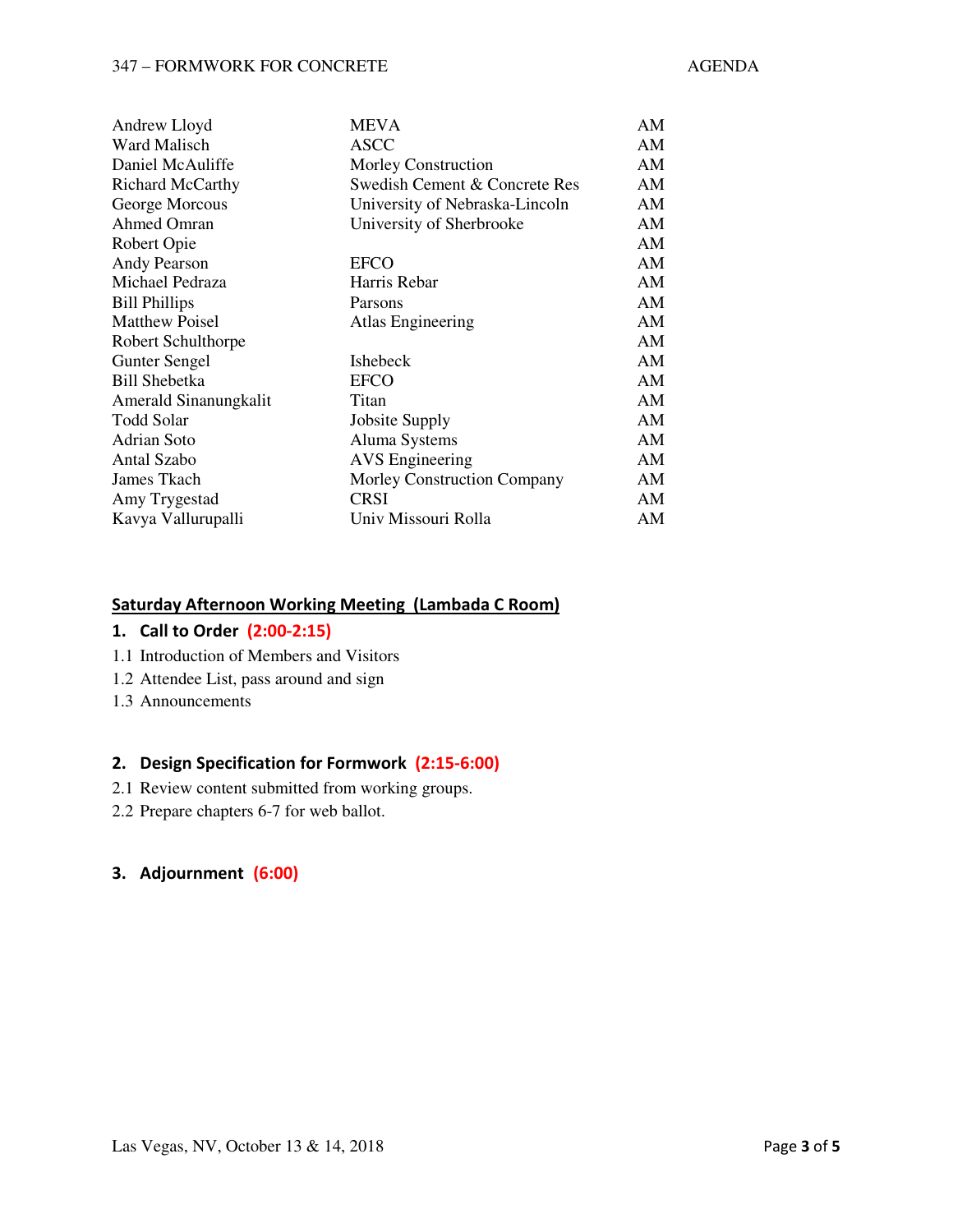### **Sunday Morning Main Committee Meeting (Amazon D-F Room)**

## **1. Call to Order (8:00-8:20)**

- 1.1 Introduction of Members and Visitors
- 1.2 Attendee List, pass around and sign
- 1.3 Announcements

Committee Secretary Position

### 1.4 Committee membership; New Members, Resignations

| New Associate Members -                    | Matthew Hummel – LendLease                                      |             |                |  |  |
|--------------------------------------------|-----------------------------------------------------------------|-------------|----------------|--|--|
|                                            | Markus Klooth – WebCor Builders                                 |             |                |  |  |
|                                            | Sean Dingley – Adb Engineering                                  |             |                |  |  |
|                                            | Renato Detera – SISCO Ltd.<br>Michael Core – Swinerton Builders |             |                |  |  |
|                                            |                                                                 |             |                |  |  |
|                                            | Mark Hirschi – Baldridge $\&$ Associates<br>Andy Pearson – EFCO |             |                |  |  |
|                                            |                                                                 |             |                |  |  |
| New Voting Members –                       | Nick Coffelt                                                    | Andy Gray   | Supriya Gupte  |  |  |
|                                            | Kris Hughes                                                     | Ken Pratt   | Destry Kenning |  |  |
|                                            | Brian Ruegge                                                    | Scott Winch | Richard Ryon   |  |  |
| Voting Member Resignations – Aubrey Dunham |                                                                 |             |                |  |  |

Committee Balance – Member Classifications

1.5 Roster; pass around, make corrections to contact info

## **2. Approval of Minutes (8:20-8:30)**

## **3. Report ANSI A11 Update (8:30-8:45)**

#### **4. New Business**

- 4.1 Comments from Committee 117-Tolerances regarding 314-14 Guide **(8:45-9:00)** *Table 5.3.1 – Permitted abrupt or gradual irregularities in formed surfaces as measured within a 5' (1.5m) length with a straightedge.*
- 4.2 ACI 310 Decorative Concrete (**9:00-9:15)**

Add section in new guide to address formwork considerations

- 4.3 Task Group Emerging Technology Report for Corrugated Void Forms **(9:15-9:30)**
- 4.4 Potential Sessions for 2019 **(9:30-9:45)**
	- Formed Surfaces (possible Joint Session with 303)
	- Formwork Pressures of various concrete mixes
	- Formwork economics and Formwork cycling
		- Other?
- 4.5 Letter from SAIA Shoring Council regarding continuity **(9:45-10:00)**